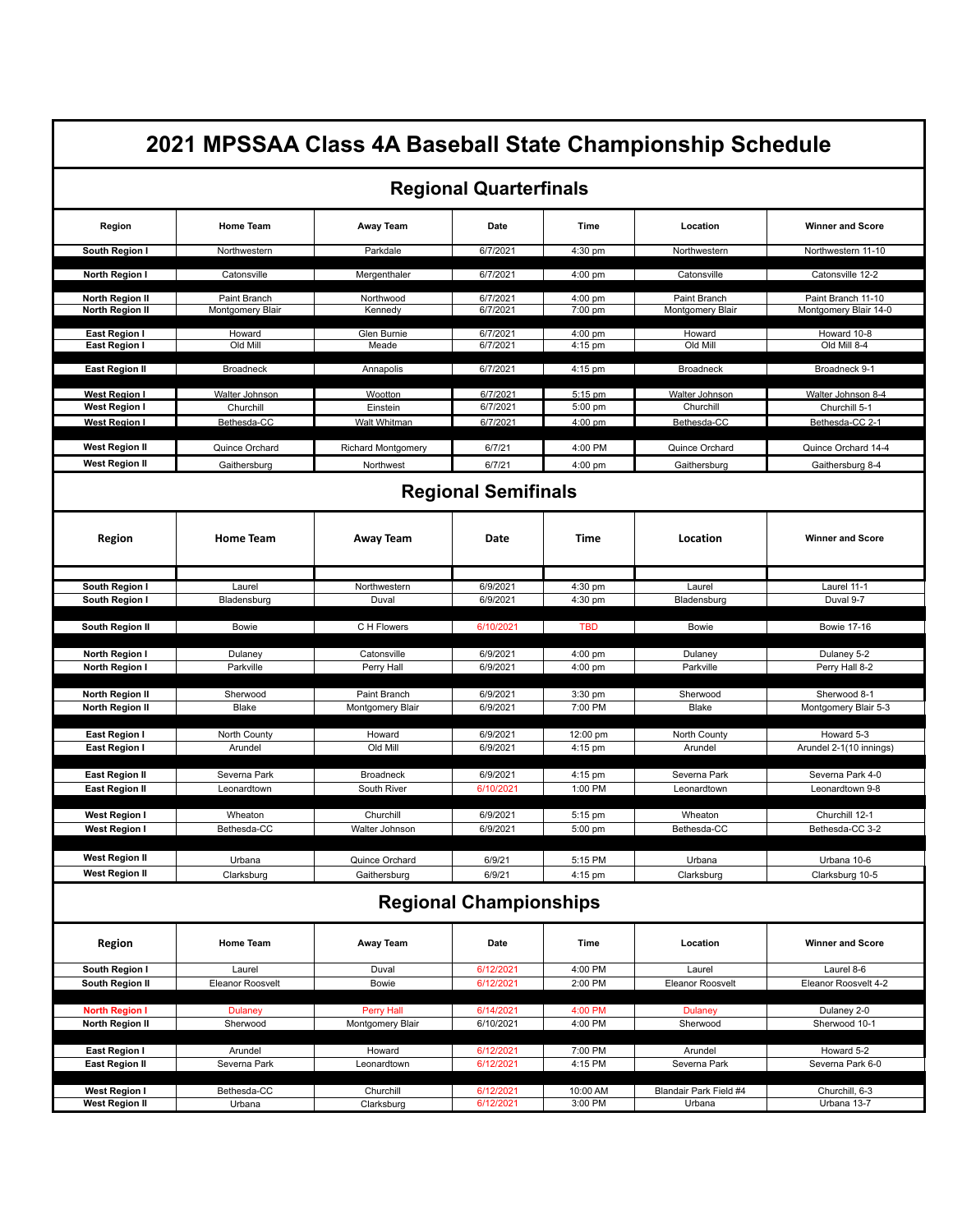| 2021 MPSSAA Class 3A Baseball State Championship Schedule    |                                          |                                   |                                  |                                 |                                              |                                                 |  |  |
|--------------------------------------------------------------|------------------------------------------|-----------------------------------|----------------------------------|---------------------------------|----------------------------------------------|-------------------------------------------------|--|--|
| <b>Regional Quarterfinals</b>                                |                                          |                                   |                                  |                                 |                                              |                                                 |  |  |
| Region                                                       | <b>Home Team</b>                         | <b>Away Team</b>                  | Date                             | Time                            | Location                                     | <b>Winner and Score</b>                         |  |  |
| South Region I<br>South Region I                             | Huntingtown<br>St. Charles               | Northern-C<br><b>Great Mills</b>  | 6/7/2021<br>6/7/2021             | 4:30 pm<br>4:00 pm              | Huntingtown<br>St. Charles                   | Huntingtown 7-3<br>Great Mills 12-5             |  |  |
| South Region II<br>South Region II                           | J.M. Bennett<br>Easton                   | Oxon Hill<br>Northeast - AA       | 6/7/2021<br>6/8/2021             | 4:30 pm<br>4:00 pm              | J.M. Bennett<br>Easton                       | J.M. Bennett 13-1<br>Easton 5-4                 |  |  |
| North Region I<br>North Region I                             | Lansdowne<br>City                        | Hereford<br>Franklin              | 6/7/2021<br>6/7/2021             | $4:00$ pm<br>4:00 pm            | Lansdowne<br>City                            | Hereford 7-2<br><b>City 5-2</b>                 |  |  |
| <b>North Region II</b><br>North Region II<br>North Region II | <b>Bel Air</b><br>C.M. Wright<br>Dundalk | Aberdeen<br>Patapsco<br>Edgewood  | 6/7/2021<br>6/7/2021<br>6/7/2021 | $4:00$ pm<br>4:00 pm<br>4:00 pm | <b>Bel Air</b><br>C.M. Wright<br>Dundalk     | Aberden 5-2<br>C.M. Wright 15-5<br>Dundalk 13-5 |  |  |
| East Region I                                                | Mt. Hebron                               | Manchester Valley                 | 6/7/2021                         | 4:00 pm                         | Mt. Hebron                                   | Mt. Hebron 9-3                                  |  |  |
| <b>East Region II</b><br><b>East Region II</b>               | Reservoir<br>Long Reach                  | Hammond<br>Wilde Lake             | 6/7/2021<br>6/7/2021             | 4:00 pm<br>4:00 pm              | Reservoir<br>Long Reach                      | Reservoir 3-1<br>Long Reach 13-1                |  |  |
| <b>West Region I</b>                                         | Tuscarora                                | Frederick                         | 6/7/2021                         | 4:30 pm                         | Tuscarora                                    | Tuscarora 2-0                                   |  |  |
|                                                              |                                          |                                   | <b>Regional Semifinals</b>       |                                 |                                              |                                                 |  |  |
| Region                                                       | <b>Home Team</b>                         | <b>Away Team</b>                  | Date                             | Time                            | Location                                     | <b>Winner and Score</b>                         |  |  |
| South Region I<br>South Region I                             | Chopticon<br>North Point                 | Huntingtown<br><b>Great Mills</b> | 6/9/2021<br>6/9/2021             | 4:30 PM<br>4:30 PM              | Chopticon<br>North Point                     | Chopticon 10-0<br>North Point 10-7              |  |  |
|                                                              |                                          |                                   |                                  |                                 |                                              |                                                 |  |  |
| South Region II<br>South Region II                           | Stephen Decatur<br>Chesapeake-AA         | J.M. Bennett<br>Easton            | 6/10/2021<br>6/9/2021            | 4:00 PM<br>4:00 PM              | Stephen Decatur<br>Chesapeake-AA             | Stephen Decatur 14-4<br>Easton 3-2              |  |  |
|                                                              |                                          |                                   |                                  |                                 |                                              |                                                 |  |  |
| North Region I                                               | Poly<br>Towson                           | Hereford<br>City                  | 6/9/2021<br>6/9/2021             | 4:00 pm<br>4:30 pm              | JHU Homewood Campus Field<br>Towson          | Hereford 7-4<br>Towson 7-5                      |  |  |
| North Region I                                               |                                          |                                   |                                  |                                 |                                              |                                                 |  |  |
| North Region II                                              | Kenwood                                  | Aberdeen                          | 6/9/2021                         | 4:00 pm                         | Kenwood                                      | Kenwood 8-5                                     |  |  |
| North Region II                                              | Dundalk                                  | C.M. Wright                       | 6/9/2021                         | 4:00 pm                         | Dundalk                                      | C.M. Wright 10-0                                |  |  |
| East Region I                                                | Centennial                               | Mt. Hebron                        | 6/9/2021                         | 4:30 PM                         | Centennial                                   | Centennial 9-2                                  |  |  |
| East Region I                                                | <b>Marriotts Ridge</b>                   | Westminster                       | 6/9/2021                         | 4:30 PM                         | <b>Marriotts Ridge</b>                       | Marriotts Ridge 11-1                            |  |  |
| <b>East Region II</b>                                        | River HIII                               | Reservoir                         | 6/9/2021                         | 5:00 PM                         | <b>River Hill</b>                            | Reservoir 9-5                                   |  |  |
| <b>East Region II</b>                                        | Atholton                                 | Long Reach                        | 6/9/2021                         | 4:00 PM                         | Atholton                                     | Atholton 4-3                                    |  |  |
| West Region I                                                | Thomas Johnson                           | Tuscarora                         | 6/9/2021                         | 4:30 pm                         | Thomas Johnson                               | Thomas Johnson 5-1                              |  |  |
| <b>West Region I</b>                                         | North Hagerstown                         | Linganore                         | 6/9/2021                         | 4:00 pm                         | North Hagerstown                             | Linganore 7-0                                   |  |  |
| <b>West Region II</b>                                        | Rockville                                | <b>BYE</b>                        | 6/9/2021                         |                                 | Rockville                                    |                                                 |  |  |
| <b>West Region II</b>                                        | Magruder                                 | Damascus                          | 6/9/2021                         | 4:00 pm                         | Magruder                                     | Damascus 11-5                                   |  |  |
|                                                              |                                          |                                   | <b>Regional Championships</b>    |                                 |                                              |                                                 |  |  |
| Region                                                       | <b>Home Team</b>                         | Away Team                         | Date                             | Time                            | Location                                     | <b>Winner and Score</b>                         |  |  |
| South Region I                                               | Chopticon                                | North Point                       | 6/12/2021                        | 4:30 PM                         | Chopticon                                    | Chopticon 11-1                                  |  |  |
| South Region II                                              | Stephen Decatur                          | Easton                            | 6/12/2021                        | 12:00 PM                        | Stephen Decatur                              | Stephen Decatur 2-1                             |  |  |
| North Region I                                               | Towson                                   | Hereford                          | 6/12/2021                        | 1:00 PM                         | Towson                                       | Towson 2-1                                      |  |  |
| North Region II                                              | Kenwood                                  | C.M. Wright                       | 6/12/2021                        | 4:00 PM                         | Kenwood                                      | Kenwood 5-4                                     |  |  |
| East Region I                                                | Centennial                               | Marriotts Ridge                   | 6/12/2021                        | 4:00 PM                         | Blandair Park Field #4                       | Centennial 3-1                                  |  |  |
| East Region II                                               | Atholton                                 | Reservoir                         | 6/12/2021                        | 1:00 PM                         | Blandair Park Field #4                       | Atholton 4-0                                    |  |  |
|                                                              |                                          |                                   |                                  |                                 |                                              |                                                 |  |  |
| West Region I<br><b>West Region II</b>                       | Thomas Johnson<br>Rockville              | Linganore<br>Damascus             | 6/12/2021<br>6/12/2021           | 4:30 PM<br>2:00 PM              | <b>Frederick HS</b><br><b>Quince Orchard</b> | Linganore 3-2<br>Damascus 3-0                   |  |  |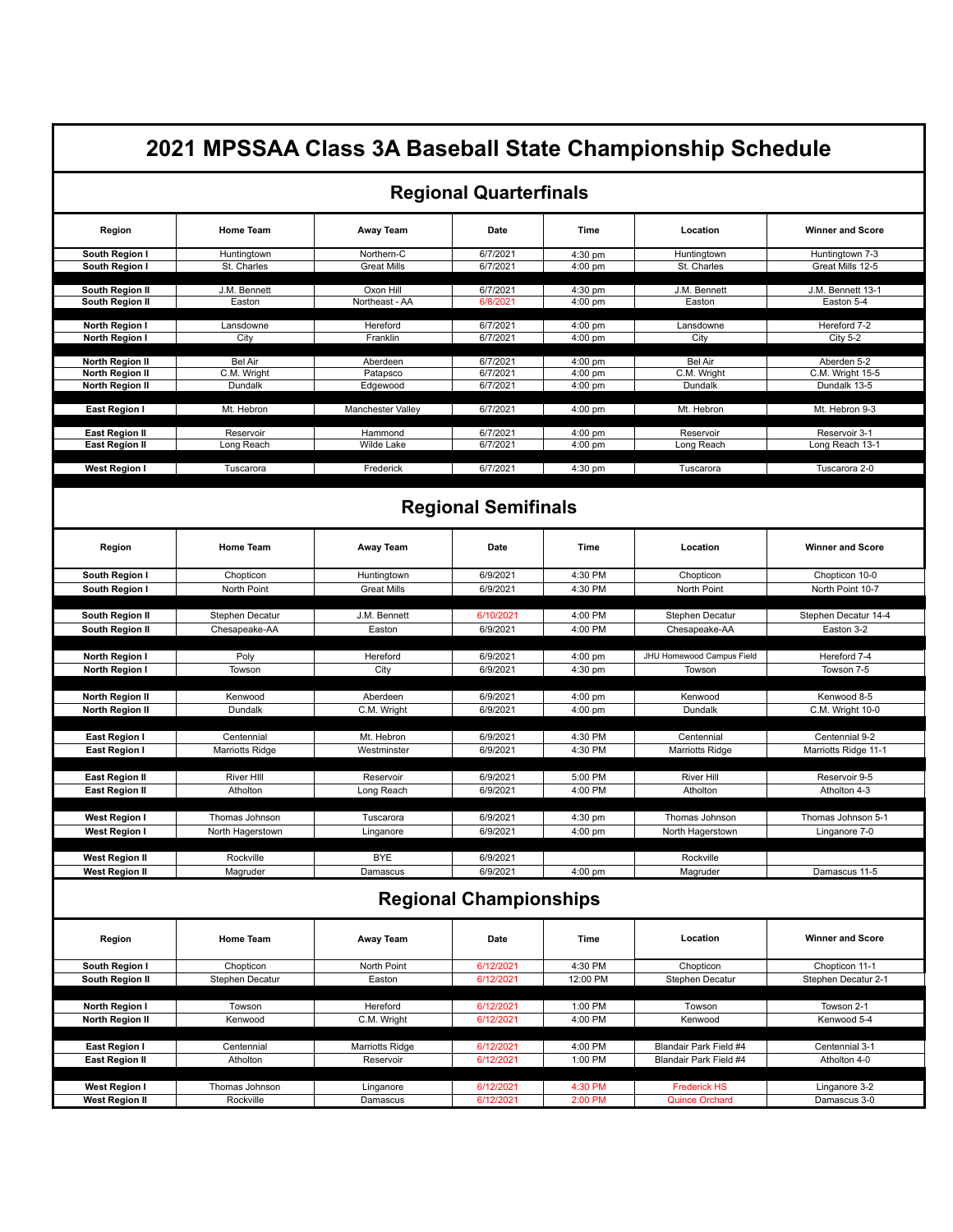|                               |                       |                          |                               |                   | 2021 MPSSAA Class 2A Baseball State Championship Schedule |                            |  |  |
|-------------------------------|-----------------------|--------------------------|-------------------------------|-------------------|-----------------------------------------------------------|----------------------------|--|--|
| <b>Regional Quarterfinals</b> |                       |                          |                               |                   |                                                           |                            |  |  |
| Region                        | <b>Home Team</b>      | Away Team                | Date                          | Time              | Location                                                  | <b>Winner and Score</b>    |  |  |
| East Region I                 | Harford Tech          | Fallston                 | 6/7/2021                      | 4:00 pm           | <b>Harford Tech</b>                                       | Harford Tech 6-5           |  |  |
| <b>East Region I</b>          | <b>Rising Sun</b>     | Elkton                   | 6/7/2021                      | 4:00 pm           | <b>Rising Sun</b>                                         | Rising Sun 18-5            |  |  |
| <b>East Region II</b>         | Wicomico              | North Caroline           | 6/7/2021                      | 4:00 pm           | Wicomico                                                  | North Caroline 13-3        |  |  |
| <b>West Region I</b>          | South Carroll         | Francis Scott Key        | 6/7/2021                      | $4:00 \text{ pm}$ | South Carroll                                             | South Carroll 5-3          |  |  |
| <b>West Region I</b>          | Glenelg               | Winters Mill             | 6/7/2021                      | 4:30 pm           | Glenelg                                                   | Glenelg 8-5                |  |  |
| <b>West Region I</b>          | Liberty               | <b>Oakland Mills</b>     | 6/7/2021                      | $4:00$ pm         | Liberty                                                   | Liberty 11-4               |  |  |
| <b>West Region II</b>         | Oakdale               | Seneca Valley            | 6/7/2021                      | 4:30 pm           | Oakdale                                                   | Oakdale 10-0               |  |  |
| <b>West Region II</b>         | Middletown            | Walkerville              | 6/7/2021                      | 4:30 pm           | Middletown                                                | Middletown 2-1             |  |  |
|                               |                       |                          | <b>Regional Semifinals</b>    |                   |                                                           |                            |  |  |
|                               |                       |                          |                               |                   |                                                           |                            |  |  |
| Region                        | <b>Home Team</b>      | <b>Away Team</b>         | Date                          | Time              | Location                                                  | <b>Winner and Score</b>    |  |  |
| South Region I                | Lackey                | Southern-AA              | 6/8/2021                      | 4:30 pm           | Lackey                                                    | Southern 11-1              |  |  |
| South Region II               | Frederick Douglass PG | Calvert                  | 6/9/2021                      | 4:00 pm           | Frederick Douglass PG                                     | Calvert 21-0               |  |  |
| North Region I                | Overlea               | Eastern Technical        | 6/9/2021                      | 4:00 pm           | Overlea                                                   | Eastern Technical 13-3     |  |  |
| <b>East Region I</b>          | North East - C        | Harford Tech             | 6/10/2021                     | 3:00 PM           | North East - C                                            | North East-C 7-5           |  |  |
| East Region I                 | North Harford         | <b>Rising Sun</b>        | 6/9/2021                      | 4:00 pm           | North Harford                                             | North Harford 7-1          |  |  |
|                               |                       |                          |                               |                   |                                                           |                            |  |  |
| <b>East Region II</b>         | Parkside              | N. Caroline              | 6/9/2021                      | 4:00 pm           | Parkside                                                  | Parkside 11-1              |  |  |
| <b>East Region II</b>         | Queen Anne's          | Kent Island              | 6/9/2021                      | 4:00 pm           | Queen Anne's                                              | Kent Island 4-3            |  |  |
| <b>West Region I</b>          |                       | South Carroll            | 6/9/2021                      | 4:30 pm           |                                                           | Century 6-5                |  |  |
| West Region I                 | Century<br>Liberty    | Glenelg                  | 6/9/2021                      | 4:00 pm           | Century<br>Liberty                                        | Glenelg, 9-0               |  |  |
|                               |                       |                          |                               |                   |                                                           |                            |  |  |
| <b>West Region II</b>         | Boonsboro             | Oakdale                  | 6/9/2021                      | 4:00 pm           | Boonsboro                                                 | Boonsboro 4-3              |  |  |
| <b>West Region II</b>         | Poolesville           | Middletown               | 6/9/2021                      | 4:00 pm           | Poolesville                                               | Middletown 5-4 (9 innings) |  |  |
|                               |                       |                          | <b>Regional Championships</b> |                   |                                                           |                            |  |  |
| Region                        | <b>Home Team</b>      | Away Team                | Date                          | Time              | Location                                                  | <b>Winner and Score</b>    |  |  |
| South Region I                | La Plata              | Southern                 | 6/12/2021                     | 4:30 PM           | La Plata                                                  | LaPlata 7-3                |  |  |
| South Region II               | Patuxent              | Calvert                  | 6/12/2021                     | 4:30 PM           | Patuxent                                                  | Patuxent 7-4               |  |  |
| <b>North Region I</b>         | Randallstown          | <b>Eastern Technical</b> | 6/14/2021                     | 3:45 PM           | Randallstown                                              | Randallstown 3-2           |  |  |
| <b>North Region II</b>        | <b>Sparrows Point</b> | Patterson                | 6/14/2021                     | 4:00 PM           | <b>Sparrows Point</b>                                     | Sparrows Point 22-0        |  |  |
|                               |                       |                          |                               |                   |                                                           |                            |  |  |
| <b>East Region I</b>          | North East-C          | North Harford            | 6/12/2021                     | 1:00 PM           | North East-C                                              | North Harford 7-3          |  |  |
| <b>East Region II</b>         | Parkside              | Kent Island              | 6/11/2021                     | 4:00 PM           | Parkside                                                  | Parkside 1-0               |  |  |
|                               |                       |                          |                               |                   |                                                           |                            |  |  |
| <b>West Region I</b>          | Century               | Glenelg                  | 6/12/2021                     | 3:00 PM           | Century                                                   | Century 3-2                |  |  |